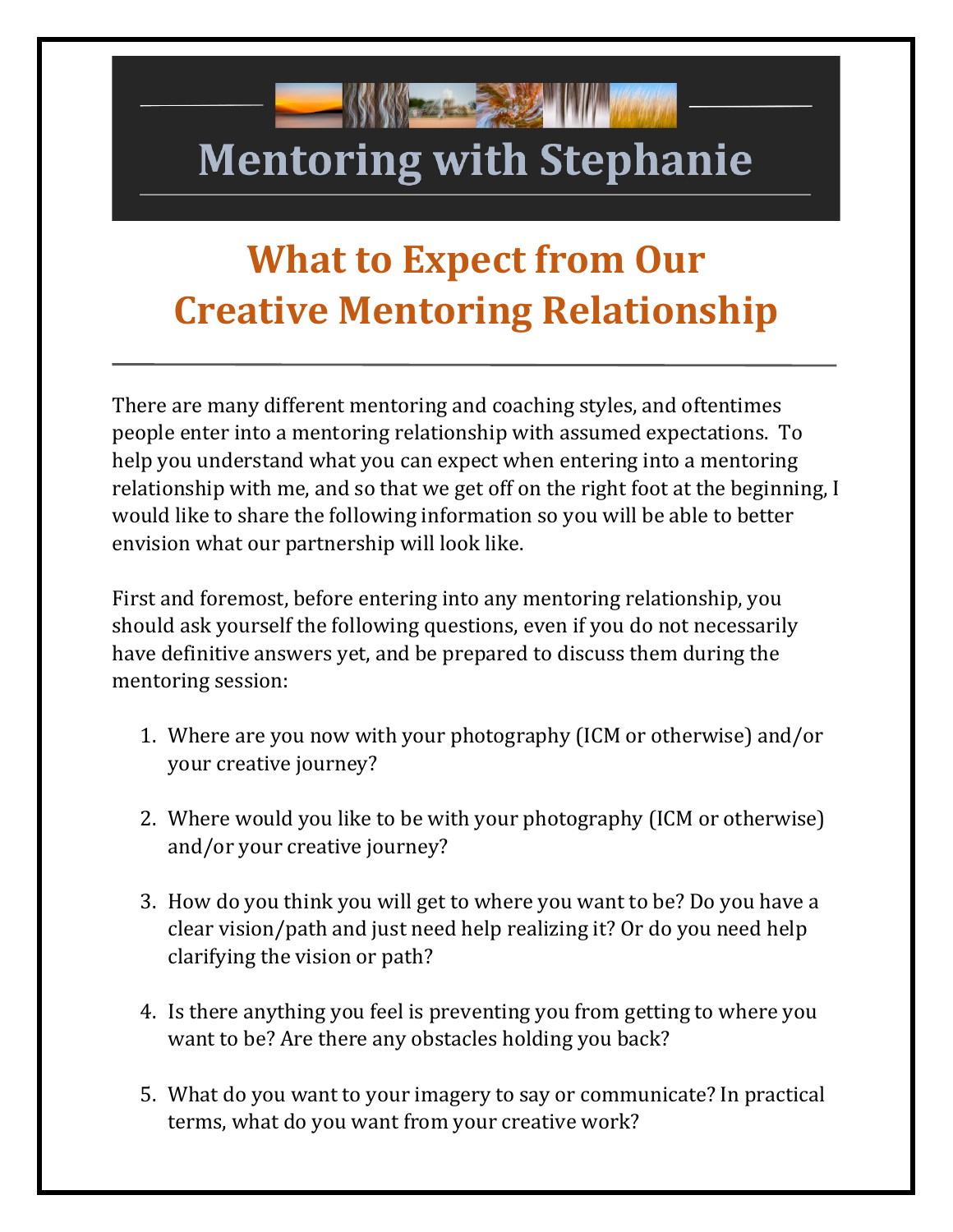It is important to understand that mentoring relationships are a partnership. Mutual support and respect are necessary ingredients for maintaining a healthy relationship. These are some of the common expectations that each side of the mentoring relationship both often have:

| <b>Common Expectations of Mentors</b>                                                                                                                                                  | <b>Common Expectations of Mentees</b>                                                                                                                                                                                                                  |
|----------------------------------------------------------------------------------------------------------------------------------------------------------------------------------------|--------------------------------------------------------------------------------------------------------------------------------------------------------------------------------------------------------------------------------------------------------|
| That they provide help, offer<br>suggestions, and be a sounding<br>board for things related to the<br>mentee's goals and development.                                                  | That they take initiative to drive the<br>relationship for their own<br>development and planning.                                                                                                                                                      |
| That they provide and be open to<br>feedback from the mentee. When<br>they are providing feedback to the<br>mentee, that they be honest, yet<br>tactful and appropriate in their tone. | That they provide feedback about<br>the mentoring relationship and<br>process and be open to receiving<br>honest feedback from the mentor.<br>When providing feedback to the<br>mentor, they are honest, yet tactful<br>and appropriate in their tone. |
| That they provide suggestions,<br>thoughts, ideas, and advice on goals,<br>activities, and progress of the<br>mentee.                                                                  | That they ask for suggestions and<br>advice early in the relationship.<br>When advice is given, they listen to<br>the mentor and apply at least some<br>of the mentor's ideas. Then, let the<br>mentor know the results.                               |

The following are some of the **expectations we should agree on** at the beginning of our mentoring relationship:

- We always maintain confidentiality between one another
- We keep the commitments we make to each other
- We both evaluate the relationship at various points
- We accept and value each other's differences
- When meeting, we give each other our full and undivided attention, free of outside distractions
- You are responsible for your own learning, growth, and actions
- We are both open to trying new things
- We build trust by being open and honest with one another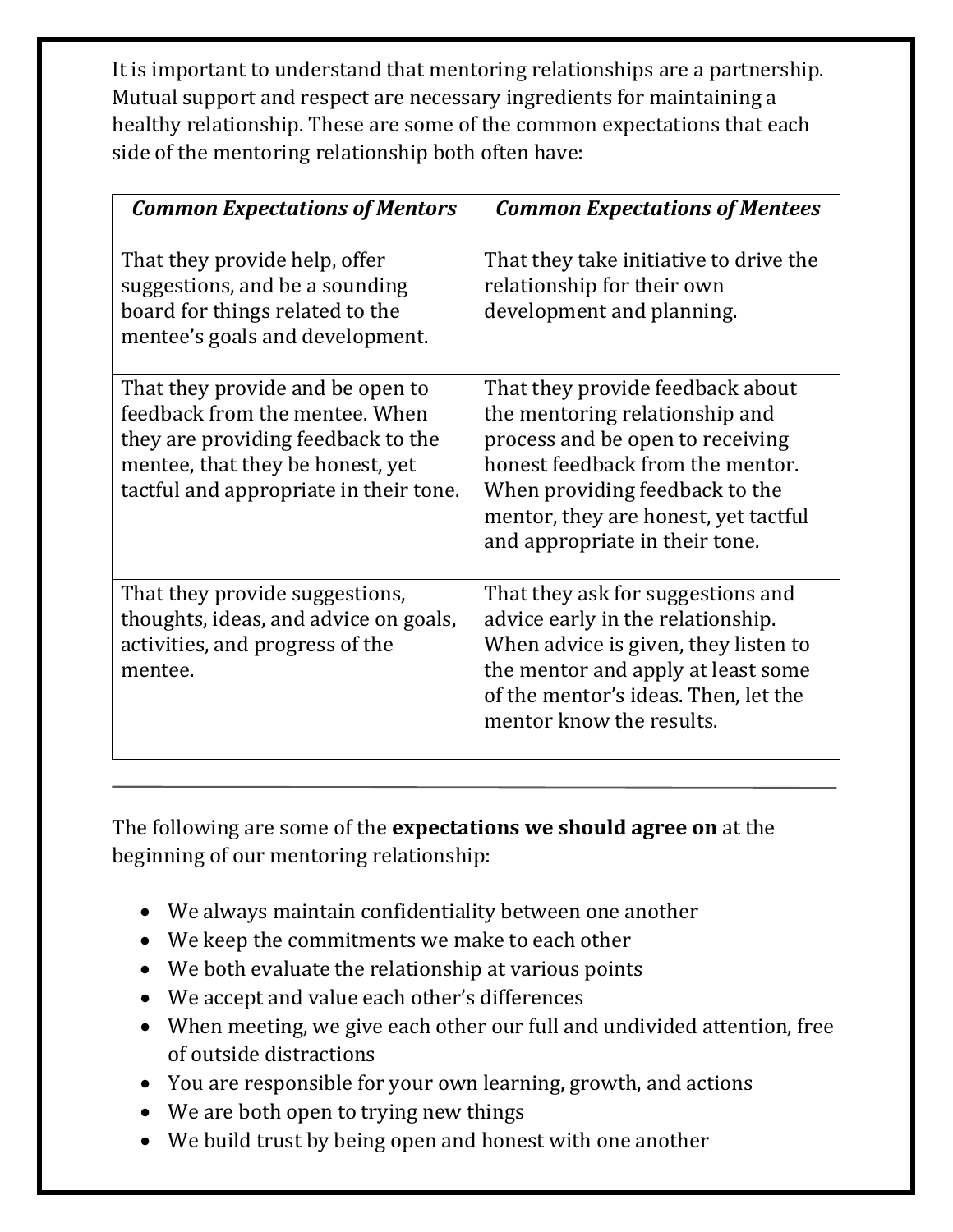These are some of the **things a mentor should not be expected to do**:

- To spend more time on the relationship than the mentor is willing or able to provide.
- To take the lead in the relationship, such as setting up all the meetings and driving the development of the mentee.
- To continue the mentoring relationship beyond the agreed-upon time.

**Practical strategies for the mentee** that help build the mentoring relationship:

- You own your development. It is up to you to identify objectives and keep the relationship moving forward.
- Use active listening skills at all times.
- Be prepared to ask for specific advice on your skill sets, ideas, plans, and goals. The more specific you are, the better.
- Be complete, yet concise, in your comments and explanations.
- If you receive constructive criticism, don't defend yourself or get upset. Thank your mentor for being honest with you. Practice the advice and then follow up on the feedback given to you.

# **How a mentoring relationship with me will benefit you**:

- You will gain knowledge, skills, values, and expertise from my own experience with ICM, photography, and creativity.
- You will grow in your awareness of photographic techniques and creativity, as well as for tapping more into your own unique artistic vision.
- You will receive feedback in key areas of the photographic and creative processes behind the camera, as well as in post-processing.
- You will find increased clarity about what is needed for you to grow personally, photographically, and creatively.
- You will learn specific skills that help you reach your goals.
- You will be encouraged and nurtured to identify your goals and challenges, as well as to set priorities.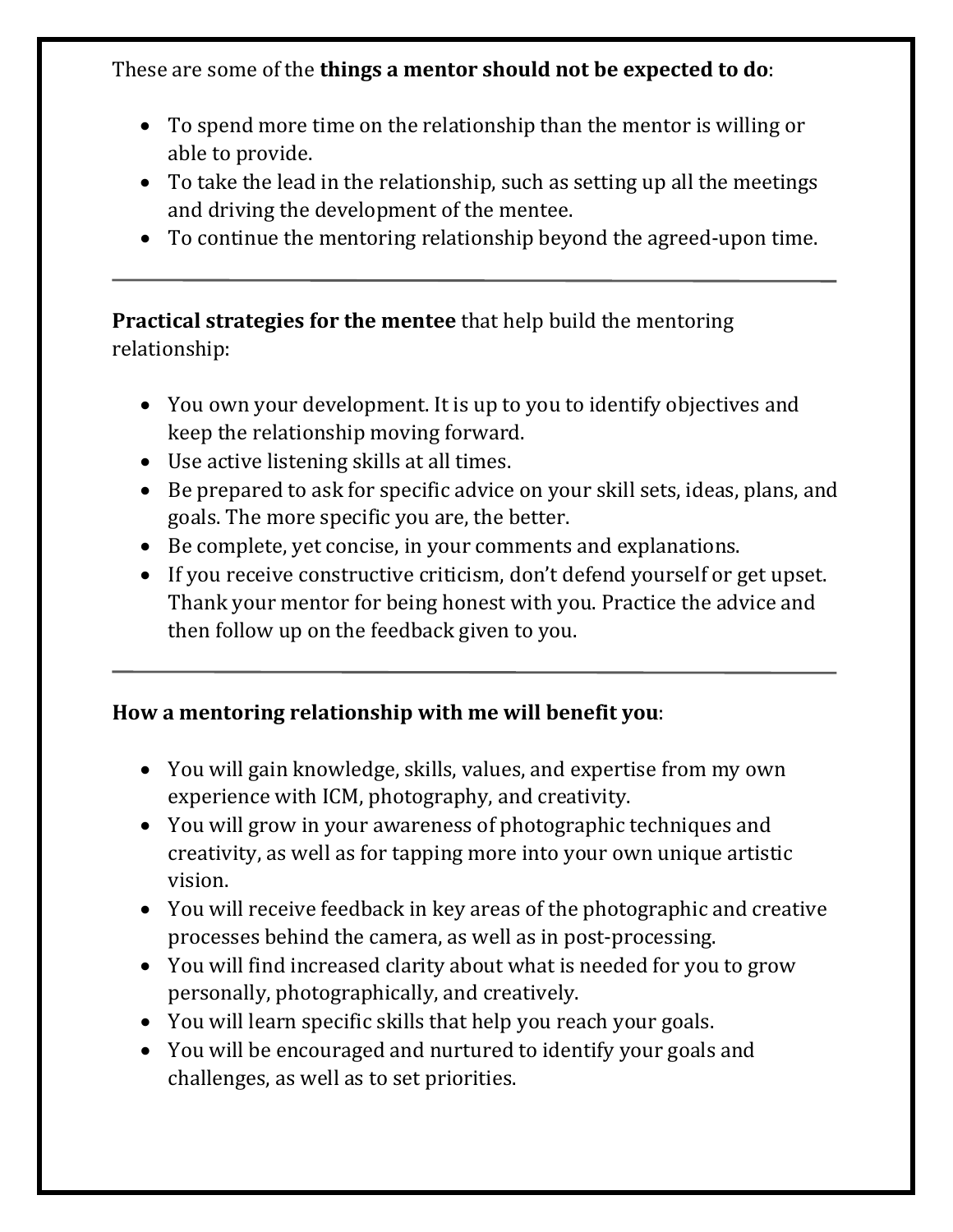To help ensure a productive and effective mentoring relationship, our partnership should include the following:

# **Open Communication**

- **Mentor** I will help you set realistic expectations, and I will maintain open lines of communication throughout the mentoring relationship.
- **Mentee** You will be upfront and let me know what your goals are, as well as what you hope to take away from our mentoring relationship.

# **Support and Encouragement**

- **Mentor** I will encourage communication and participation and help create a solid plan of action.
- **Mentee** You will remember that I am there for you, but I am only a guide. Nothing I say is gospel. I am there to help you generate and clarify ideas and concepts.

# **Defined Expectations**

- **Mentor** I will help set up a system to measure your growth toward achieving your goals.
- **Mentee** You will review your goals, and make sure I know what to expect from you.

#### **Responsive and Appropriate Contact**

- **Mentor** I will politely respond to your emails, answer questions, provide advice, offer resources, and give guidance as and when appropriate.
- **Mentee** You will keep up with your emails and politely ask questions, but don't over communicate.

# **Honesty**

- **Mentor** I will be honest and tactful with my feedback and advice. My goal is to encourage and inspire you to be the best version of you as possible and to create the best work you can create.
- **Mentee** You will let me know if you don't understand something or if you have have a differing opinion.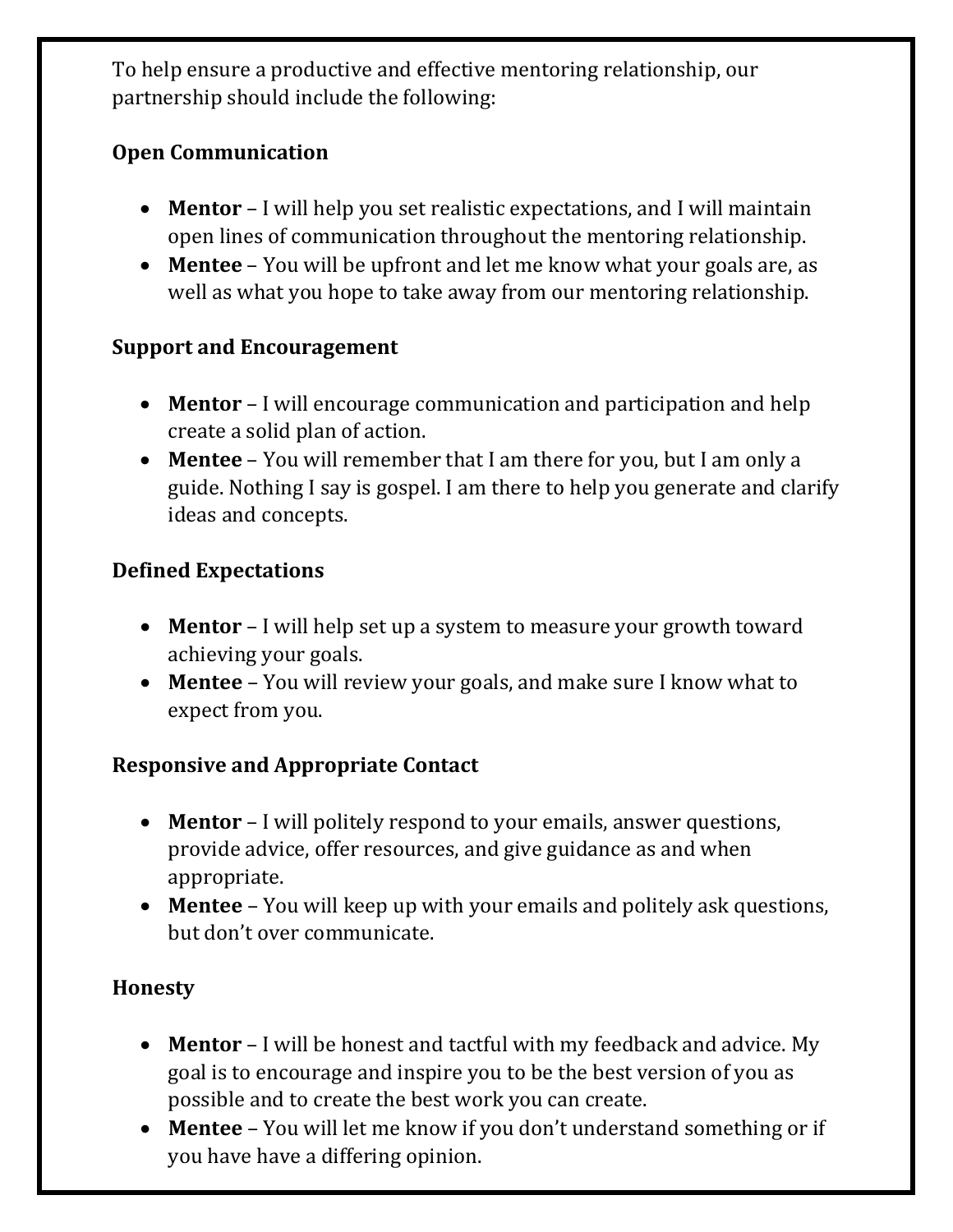#### **Active Participation**

- **Mentor** I will engage in my own learning and collaboration on projects, as well as ask questions and experiment while I am mentoring you, to ensure I provide you with the best possible advice and encouragement.
- **Mentee** You will actively listen and ask questions of me. Help me understand how I can best serve you.

#### **Innovation and Creativity**

- **Mentor** I will openly and freely share my creative ideas, thoughts, concepts, and processes. I will provide meaningful advice and be a resource for you to develop new ideas of your own.
- **Mentee** You will offer your own ideas on what activities and exercises we can do together that will be of most benefit to your growth.

#### **Reliability and Consistency**

• **Mentor and Mentee** – The more reliable and consistent we both are, the more we will trust one another.

#### **Positivity**

- **Mentor** I will recognize the work you do and the progress you make and be a source of encouragement for you to continue growing, developing, and moving forward with your photographic and creative endeavors.
- **Mentee** You will remember that my feedback is meant to help you learn and grow, not to criticize or demoralize.

#### **Understanding and Acceptance**

• **Mentor and Mentee** – We will both remember that we all come from different backgrounds and experiences. We will get to know each other on an individual basis of respect, understanding, and acceptance of what makes us different, but also for what brings us together.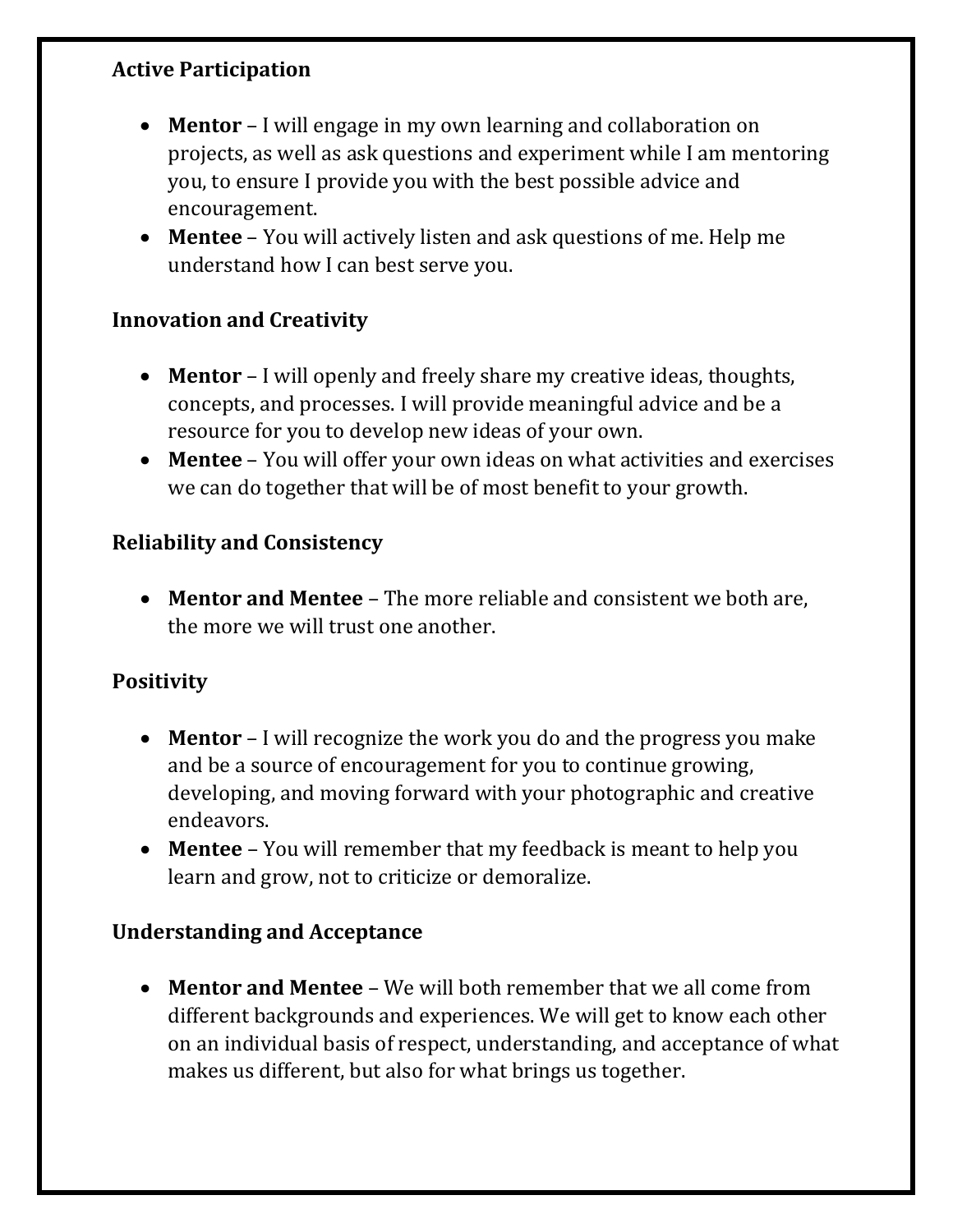You may use the following fillable worksheet to help you clarify your thoughts and responses to the questions at the beginning of this handout. Please feel free to share your answers with me should you decide to enter into a mentoring relationship with me.

#### **Full Name and Location**

| Full Name |  |
|-----------|--|
| Location  |  |

# **Where are you now with your photography (ICM or otherwise) and/or your creative journey?**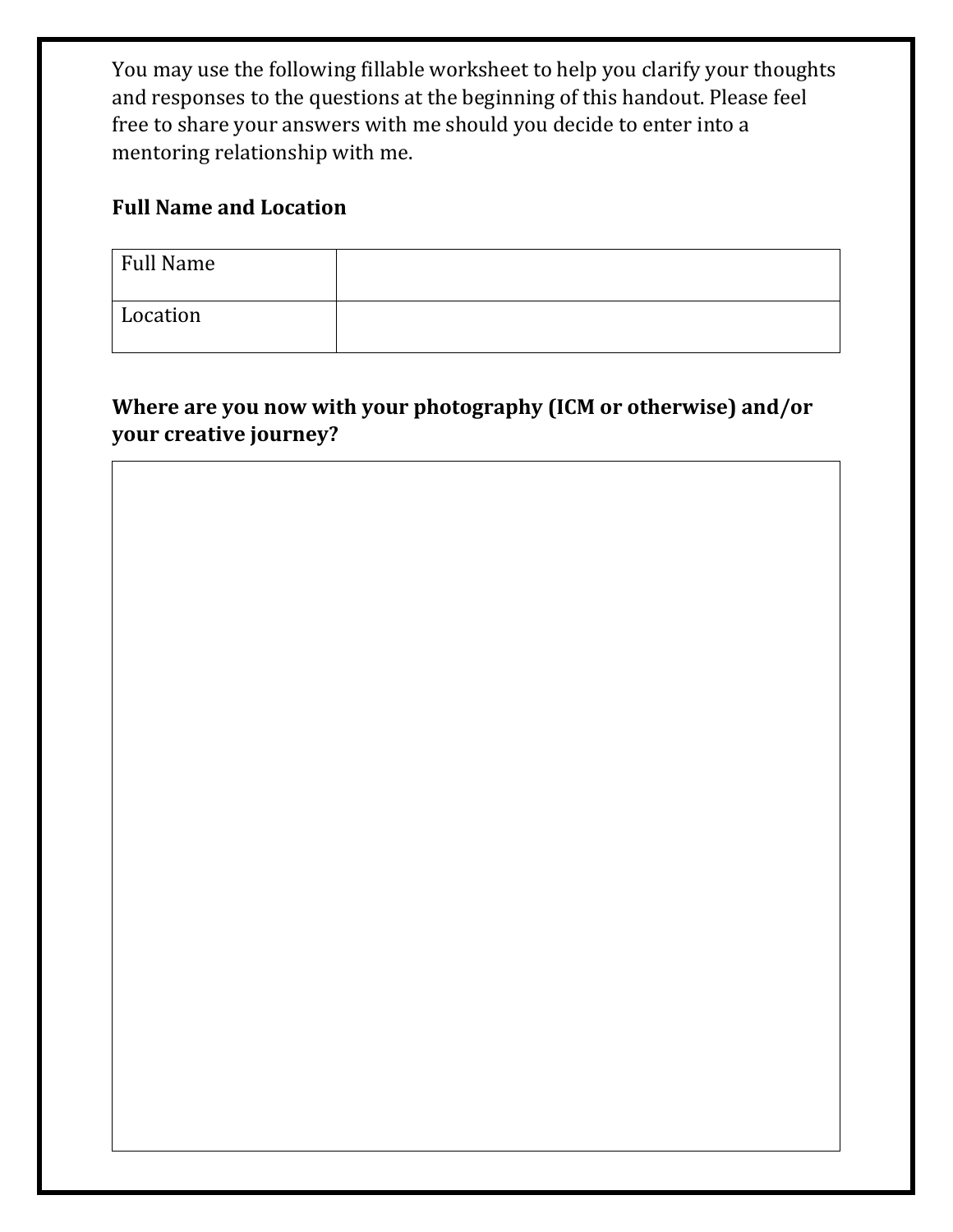**Where would you like to be with your photography (ICM or otherwise) and/or your creative journey?**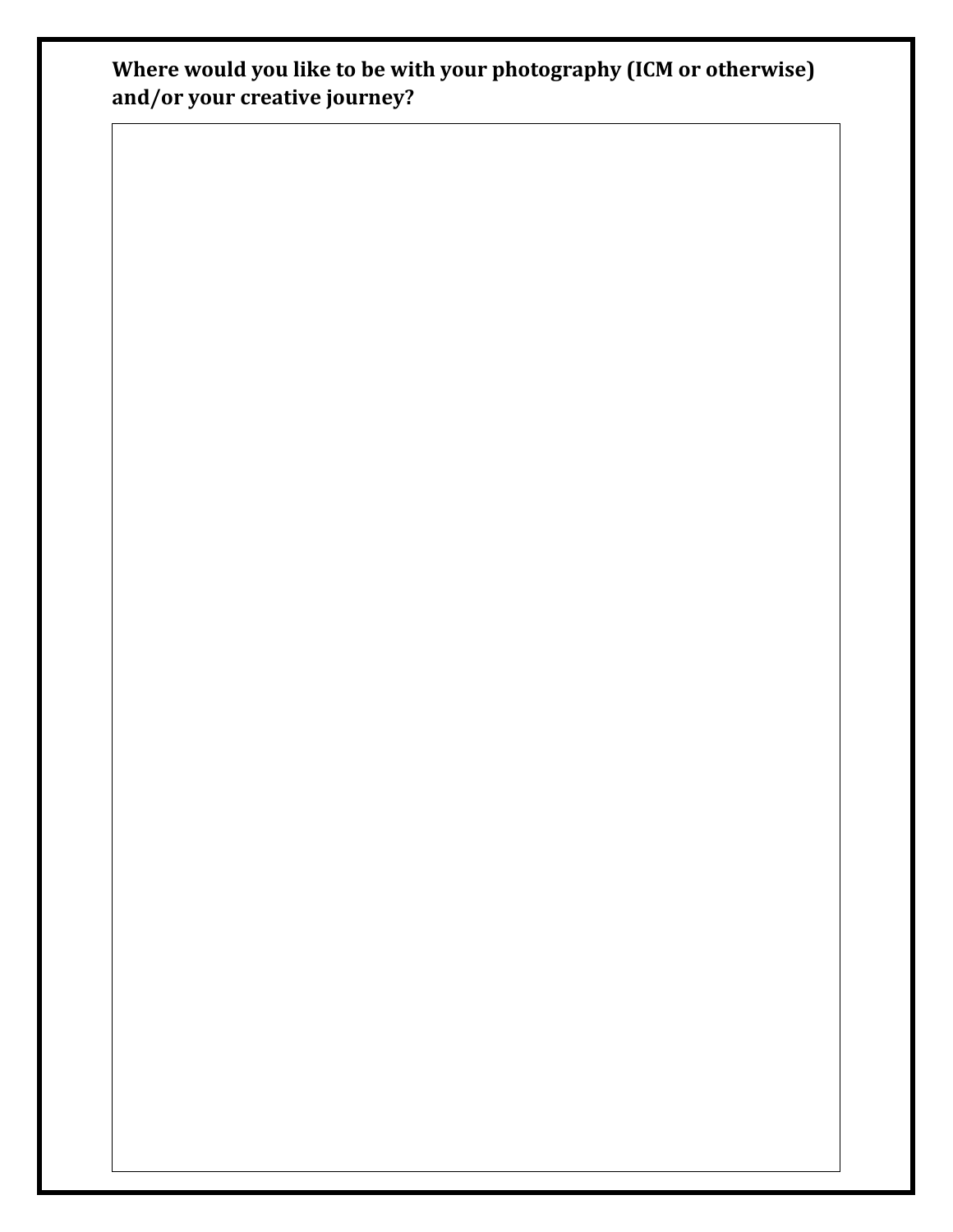**How do you think you will get to where you want to be? Do you have a clear vision/path and just need help realizing it? Or do you need help clarifying the vision or path?**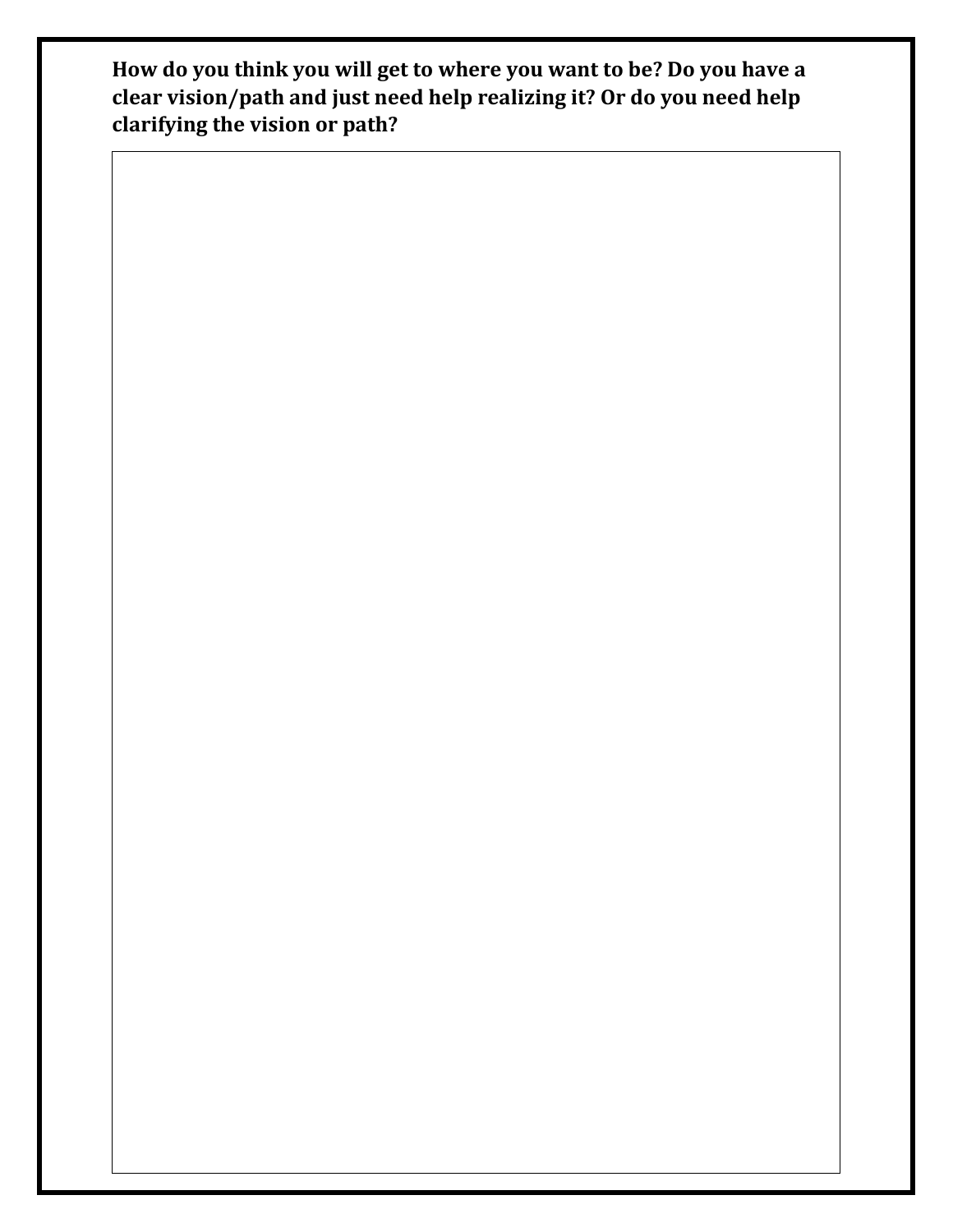**Is there anything you feel is preventing you from getting to where you want to be? Are there any obstacles holding you back?**